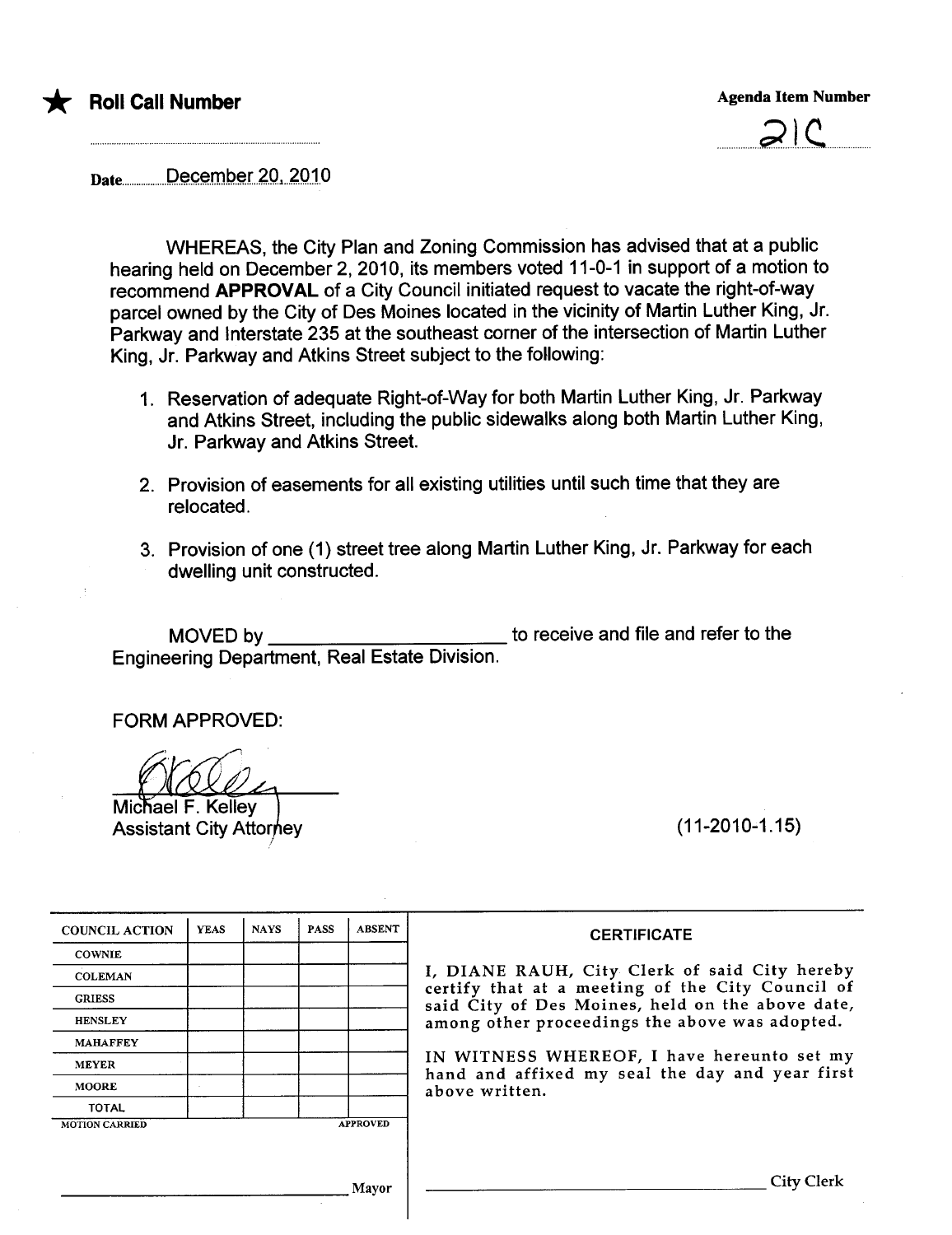| City Council initiated request for vacation of the following right-of-way parcels owned by $\ $ | File #                   |
|-------------------------------------------------------------------------------------------------|--------------------------|
| the City of Des Moines in the vicinity of M.L. King Jr. Parkway and Interstate 235.             | $\parallel$ 11-2010-1.15 |

| <b>Description</b><br>of Action         |                                   |          | Vacation of right-of-way parcels in vicinity of C)<br>1055 Martin Luther King, Jr.<br>Parkway and District Parcel Number 030-04837-000-000 (at the southeast corner of the<br>intersection of Martin Luther King, Jr. Parkway and Atkins Street) |              |  |                      |              |     |              |   |
|-----------------------------------------|-----------------------------------|----------|--------------------------------------------------------------------------------------------------------------------------------------------------------------------------------------------------------------------------------------------------|--------------|--|----------------------|--------------|-----|--------------|---|
| 2020 Community<br><b>Character Plan</b> | <b>Low-Density Residential</b>    |          |                                                                                                                                                                                                                                                  |              |  |                      |              |     |              |   |
| Horizon 2035<br>∥ Transportation Plan   | No Planned Improvements           |          |                                                                                                                                                                                                                                                  |              |  |                      |              |     |              |   |
| <b>Current Zoning District</b>          | "R-3" Multiple-Family Residential |          |                                                                                                                                                                                                                                                  |              |  |                      |              |     |              |   |
| <b>Proposed Zoning District</b>         | "R-3" Multiple-Family Residential |          |                                                                                                                                                                                                                                                  |              |  |                      |              |     |              |   |
|                                         | <b>Consent Card Responses</b>     |          |                                                                                                                                                                                                                                                  | In Favor     |  | Not In Favor         | Undetermined |     | % Opposition |   |
| Inside Area                             |                                   |          |                                                                                                                                                                                                                                                  |              |  |                      |              |     |              |   |
| Outside Area                            |                                   |          |                                                                                                                                                                                                                                                  |              |  |                      |              |     |              |   |
| <b>Plan and Zoning</b>                  |                                   | Approval |                                                                                                                                                                                                                                                  | $11 - 0 - 1$ |  | Required 6/7 Vote of |              | Yes |              |   |
| <b>Commission Action</b>                | Denial                            |          |                                                                                                                                                                                                                                                  |              |  | the City Council     |              | No  |              | x |

 $312$ 

 $File #$ 

City Council Initiated ROW Vacation - Vicinity of 1055 & 1059 MLK Jr Pkwy 11-2010-1.15

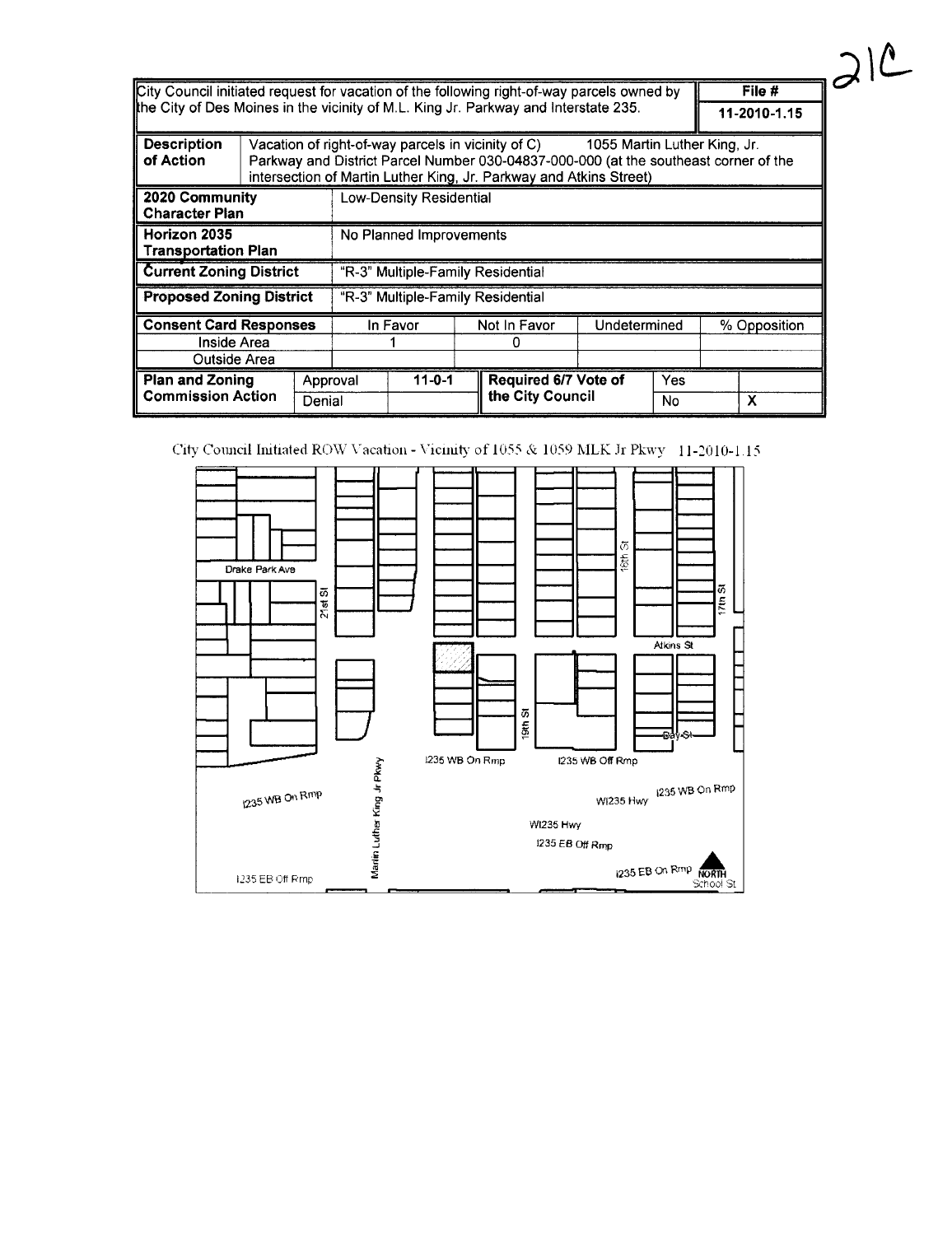City Council Initiated ROW Vacation - Vicinity of 1055 & 1059 MLK Jr Pkwy 11-2010-1.15



 $21C$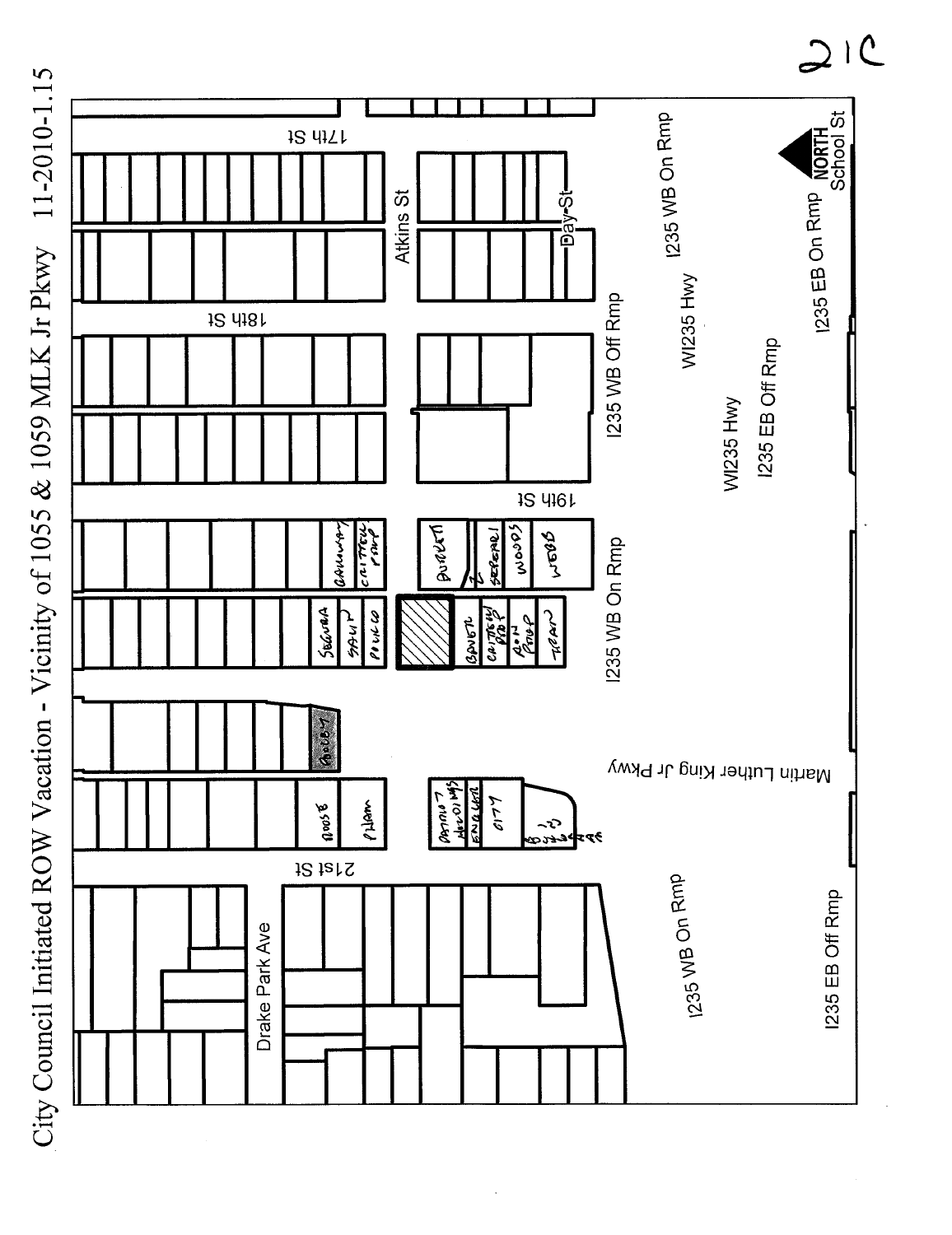December 7, 2010

 $21$ 

 $\frac{1}{2}$  ;  $\frac{1}{2}$  ;  $\frac{1}{2}$  ;  $\frac{1}{2}$  ;  $\frac{1}{2}$  ;  $\frac{1}{2}$  ;  $\frac{1}{2}$  ;  $\frac{1}{2}$  ;  $\frac{1}{2}$  ;  $\frac{1}{2}$  ;  $\frac{1}{2}$  ;  $\frac{1}{2}$  ;  $\frac{1}{2}$  ;  $\frac{1}{2}$  ;  $\frac{1}{2}$  ;  $\frac{1}{2}$  ;  $\frac{1}{2}$  ;  $\frac{1}{2}$  ;  $\frac{1$ 

Honorable Mayor and City Council City of Des Moines, Iowa

Members:

Communication from the City Plan and Zoning Commission advising that at their meeting held December 2, 2010, the following action was taken:

# COMMISSION RECOMMENDATION:

After public hearing, the members voted 11-0-1 as follows:

|                                                                                                                                          | <b>Commission Action:</b>                                                                                                                                                                                                                                                                                                                                        | Yes | <b>Nays</b> | Pass | Absent       |
|------------------------------------------------------------------------------------------------------------------------------------------|------------------------------------------------------------------------------------------------------------------------------------------------------------------------------------------------------------------------------------------------------------------------------------------------------------------------------------------------------------------|-----|-------------|------|--------------|
| CITY OF DES MOINES                                                                                                                       | Leisha Barcus                                                                                                                                                                                                                                                                                                                                                    |     |             |      | X            |
|                                                                                                                                          | JoAnne Corigliano                                                                                                                                                                                                                                                                                                                                                | X   |             |      |              |
|                                                                                                                                          | <b>Shirley Daniels</b>                                                                                                                                                                                                                                                                                                                                           | Χ   |             |      |              |
| <b>CITY PLAN AND ZONING COMMISSION</b><br>ARMORY BUILDING<br>602 ROBERT D. RAY DRIVE<br>DES MOINES, IOWA 50309 -- 1881<br>(515) 283-4182 | Jacqueline Easley                                                                                                                                                                                                                                                                                                                                                | X   |             |      |              |
|                                                                                                                                          | Dann Flaherty                                                                                                                                                                                                                                                                                                                                                    | X   |             |      |              |
|                                                                                                                                          | John "Jack" Hilmes                                                                                                                                                                                                                                                                                                                                               | X   |             |      |              |
| ALL-AMERICA CITY<br>1949, 1976, 1981<br>2003                                                                                             | Joel Huston                                                                                                                                                                                                                                                                                                                                                      | Χ   |             |      |              |
|                                                                                                                                          | Ted Irvine                                                                                                                                                                                                                                                                                                                                                       | Χ   |             |      |              |
|                                                                                                                                          | Greg Jones                                                                                                                                                                                                                                                                                                                                                       | Χ   |             |      |              |
|                                                                                                                                          | Jim Martin                                                                                                                                                                                                                                                                                                                                                       | Χ   |             |      |              |
|                                                                                                                                          | <b>Brian Millard</b>                                                                                                                                                                                                                                                                                                                                             | Х   |             |      |              |
|                                                                                                                                          | <b>William Page</b>                                                                                                                                                                                                                                                                                                                                              | X   |             |      |              |
|                                                                                                                                          | <b>Mike Simonson</b>                                                                                                                                                                                                                                                                                                                                             |     |             | X    |              |
|                                                                                                                                          | <b>Kent Sovern</b>                                                                                                                                                                                                                                                                                                                                               |     |             |      | X            |
|                                                                                                                                          | <b>APPROVAL</b> of a City Council initiated request to vacate the following right-<br>of-way parcel owned by the City of Des Moines located in the vicinity of<br>Martin Luther King, Jr. Parkway and Interstate 235 at the southeast corner of<br>the intersection of Martin Luther King, Jr. Parkway and Atkins Street subject<br>to the following conditions: |     |             |      | 11-2010-1.15 |

- 1. Reservation of adequate Right-of-Way for both Martin Luther King, Jr. Parkway and Atkins Street, including the public sidewalks along both Martin Luther King, Jr. Parkway and Atkins Street.
- 2. Provision of easements for all existing utilities until such time that they are relocated.
- 3. Provision of one (1) street tree along Martin Luther King, Jr. Parkway for each dwelling unit constructed.

Written Responses

- 1 In Favor
- o In Opposition

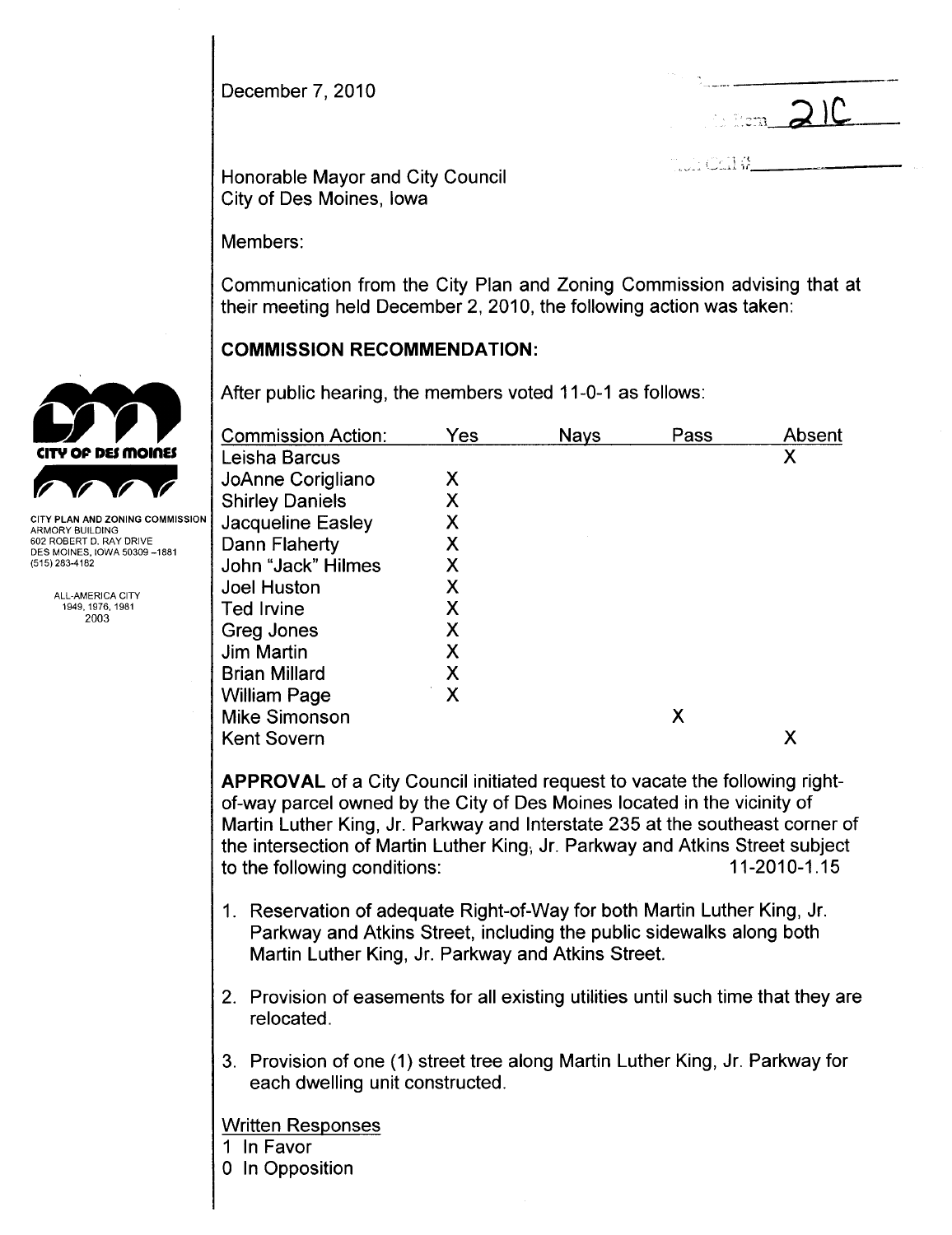# STAFF RECOMMENDATION TO THE P&Z COMMISSION

Staff recommends approval of the requested vacation subject to the following conditions:

- 1. Reservation of adequate Right-of-Way for both Martin Luther King, Jr. Parkway and Atkins Street, including the public sidewalks along both Martin Luther King, Jr. Parkway and Atkins Street.
- 2. Provision of easements for all existing utilities until such time that they are relocated.
- 3. Provision of one (1) street tree along Martin Luther King, Jr. Parkway for each dwelling unit constructed.

## STAFF REPORT

### I. GENERAL INFORMATION

- 1. Purpose of Request: The request would allow for development of the site for residential use. A conceptual site layout has been submitted by Hatch Development Group that demonstrates future division of the requested Right-of-Way as two (2) 25 foot wide parcels for single-family residential development. Such a scenario would require the Zoning Board of Adjustment to grant multiple zoning appeals, including a Variance of 35 feet less than the minimum required 60 feet of lot width. Staff would likely support amended appeals necessary to allow construction of two (2) single-family semi-detached dwelling units, which would allow for an increased future building setback along Atkins Street.
- 2. Size of Site: Up to 95 feet by 125 feet (11,875 square feet).
- 3. Existing Zoning (site): "R-3" Multiple-Family Residential District.
- 4. Existing Land Use (site): Undeveloped excess Right-of-Way.
- 5. Adjacent Land Use and Zoning:

North - "R-3"; Use is Atkins Street Right-of-Way.

**South - "R-3"; Use is a single-family dwelling.** 

East - "R-3"; Use is a single-family dwelling.

West - "R1-60"; Use is Martin Luther King, Jr. Parkway Right-of-Way.

6. General Neighborhood/Area Land Uses: The subject Right-of-Way is located at the southeast corner of Martin Luther King, Jr. Parkway and Atkins Street in a predominantly low-density residential area.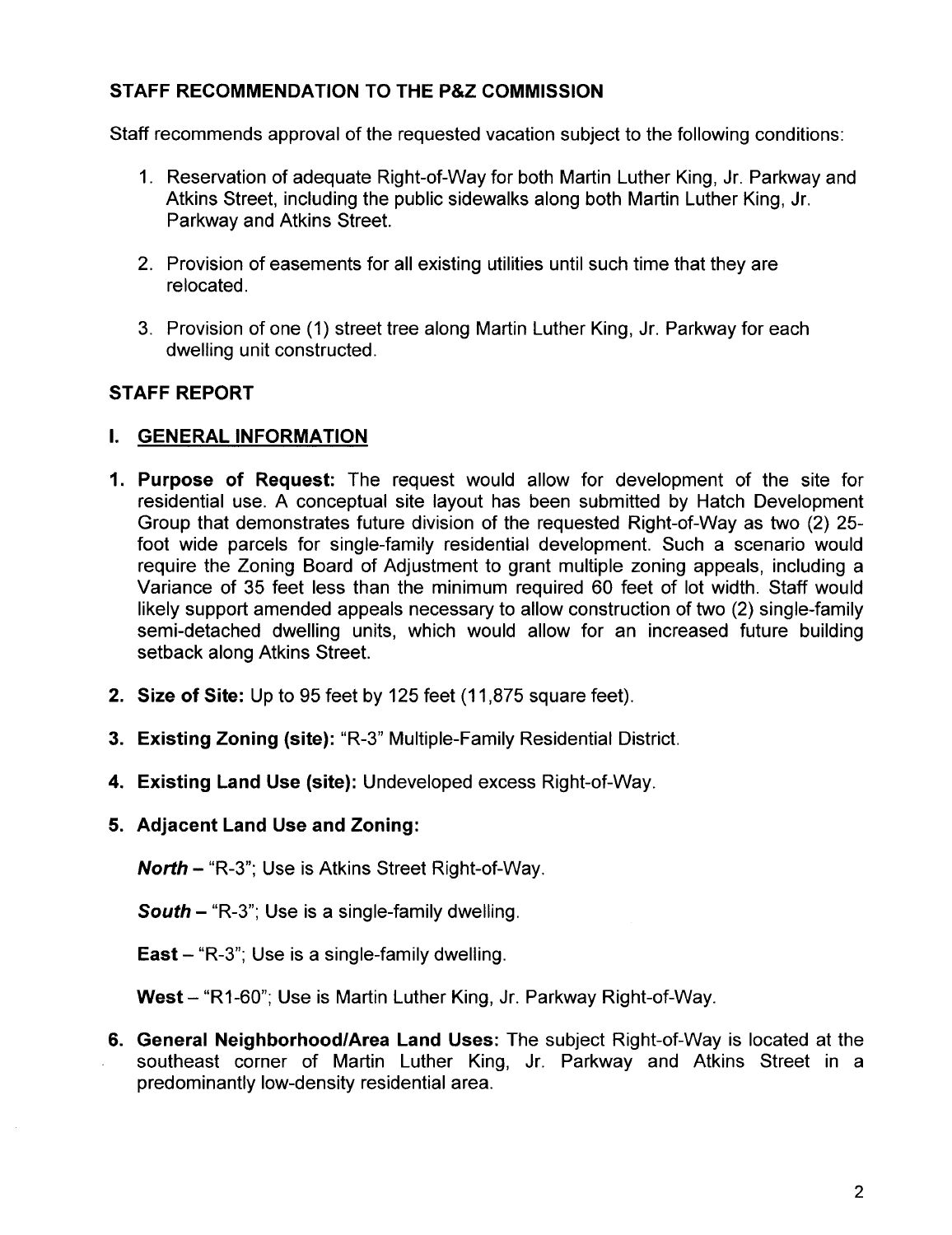- 7. Applicable Recognized Neighborhood(s): NA.
- 8. Relevant Zoning History: NA.
- 9. 2020 Community Character Land Use Plan Designation: Low Density ResidentiaL.
- 10.Applicable Regulations: The Commission reviews all proposals to vacate land dedicated for a specific public purpose, such as for streets and parks, to determine whether the land is still needed for such purpose or may be released (vacated) for other use. The recommendation of the Commission is forwarded to the City CounciL.

# II. ADDITIONAL APPLICABLE INFORMATION

- 1. Utilities: Easements must be provided for all existing utilities until such time they are relocated. MidAmerican Energy has indicated that there are utilities located in the Right-of-Way, including overhead electric poles, cable, gas main, and lighting.
- 2. Street System/ Access: The requested vacation of undeveloped right-of-way would not impact the surrounding street network so long as adequate Right-of-Way is retained for both Martin Luther King, Jr. Parkway and Atkins Street, including the public sidewalks along both Martin Luther King, Jr. Parkway and Atkins Street.
- 3. Development Requirements: Construction of any dwelling on the site shall be in conformance with all applicable building codes with issuance of all necessary permits by the City's Permit & Development Center.
- 4. Landscaping: Staff recommends that construction of any dwelling unit on the requested Right-of-Way be subject to provision of one (1) street tree along Martin Luther King, Jr. Parkway for each dwelling unit constructed.

# SUMMARY OF DISCUSSION

There was no discussion.

# CHAIRPERSON OPENED THE PUBLIC HEARING

There was no one to speak in support or opposition of applicant's request.

# COMMISSION ACTION

Greg Jones moved staff recommendation to approve the requested vacation subject to the following conditions:

- 1. Reservation of adequate Right-of-Way for both Martin Luther King, Jr. Parkway and Atkins Street, including the public sidewalks along both Martin Luther King, Jr. Parkway and Atkins Street.
- 2. Provision of easements for all existing utilities until such time that they are relocated.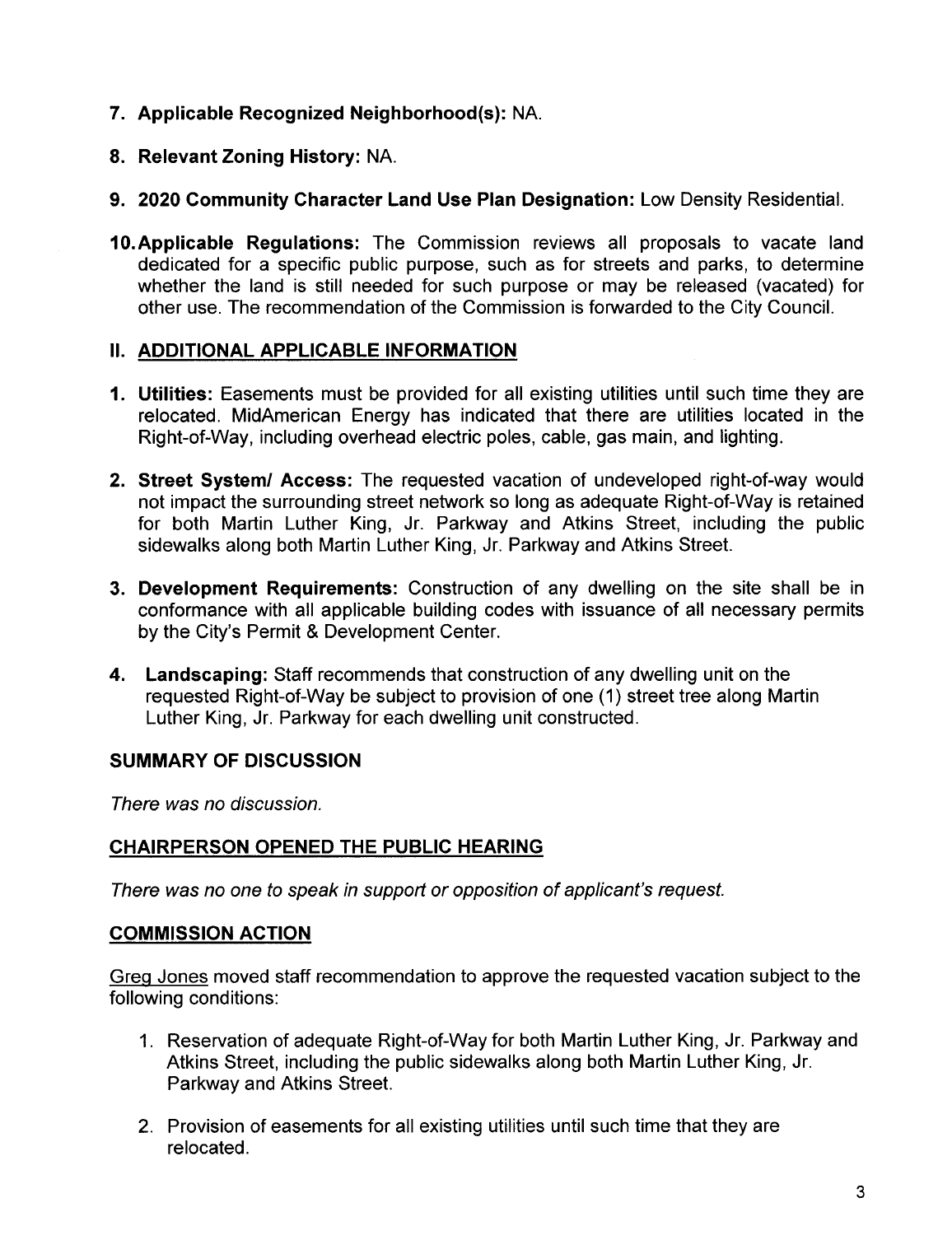3. Provision of one (1) street tree along Martin Luther King, Jr. Parkway for each dwelling unit constructed.

Motion passed 11-0-1 (Mike Simonson abstained)

Respectfully submitted,

/d

Michael Ludwig, AICP Planning Administrator

MGL:clw

Attachment